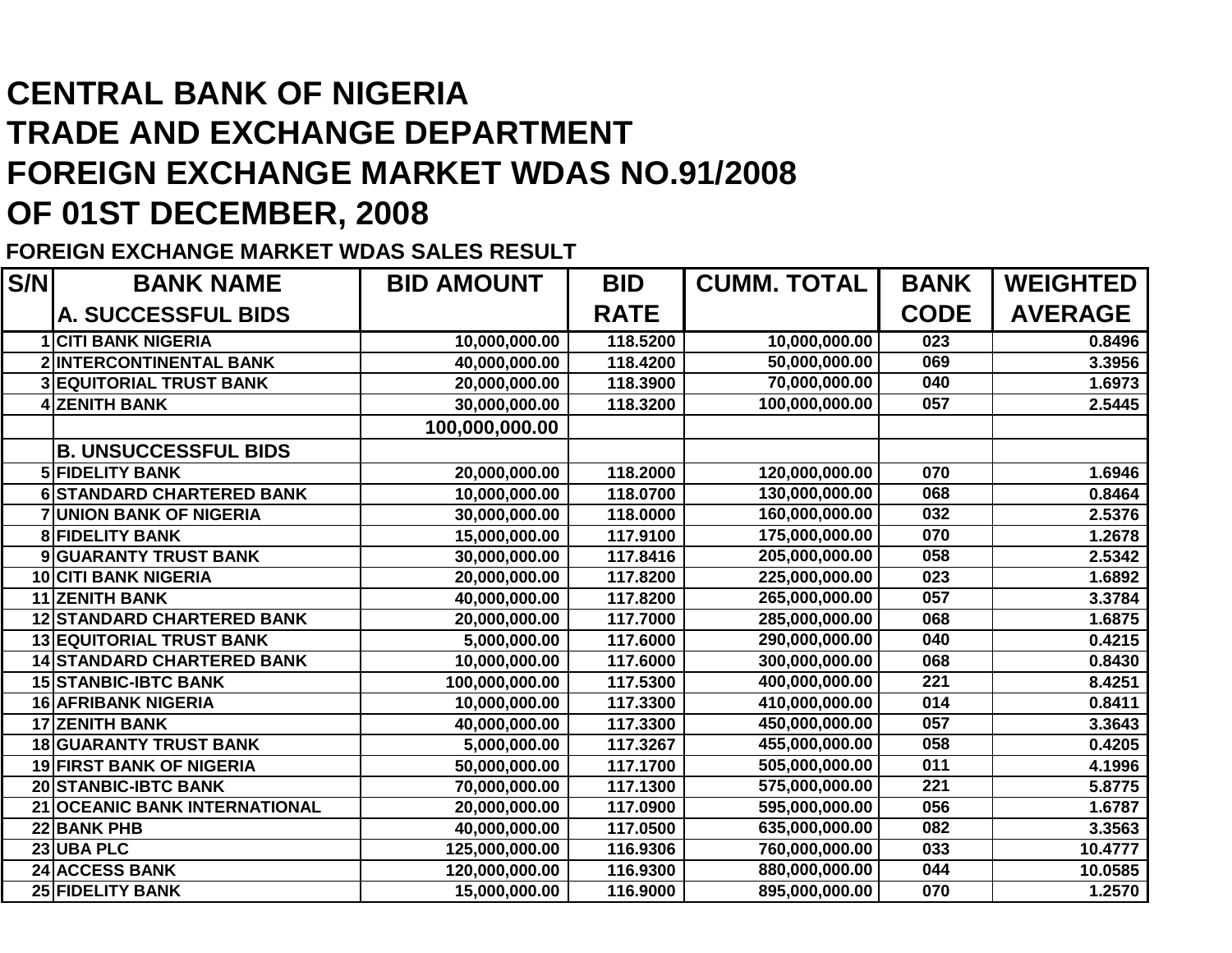| 26 ECOBANK                         | 40,000,000.00    | 116.8900 | 935,000,000.00   | 050 | 3.3517   |
|------------------------------------|------------------|----------|------------------|-----|----------|
| 27 OCEANIC BANK INTERNATIONAL      | 10,000,000.00    | 116.8800 | 945,000,000.00   | 056 | 0.8378   |
| 28 BANK PHB                        | 30,000,000.00    | 116.8500 | 975,000,000.00   | 082 | 2.5129   |
| 29 OCEANIC BANK INTERNATIONAL      | 20,000,000.00    | 116.8500 | 995,000,000.00   | 056 | 1.6753   |
| <b>30 ACCESS BANK</b>              | 30,000,000.00    | 116.8300 | 1,025,000,000.00 | 044 | 2.5125   |
| <b>31 FIRST CITY MONUMENT BANK</b> | 60,000,000.00    | 116.8300 | 1,085,000,000.00 | 214 | 5.0249   |
| <b>32 DIAMOND BANK</b>             | 10,000,000.00    | 116.8200 | 1,095,000,000.00 | 063 | 0.8374   |
| <b>33 FIRST CITY MONUMENT BANK</b> | 60,000,000.00    | 116.8000 | 1,155,000,000.00 | 214 | 5.0237   |
| <b>34 SKYE BANK</b>                | 40,000,000.00    | 116.8000 | 1,195,000,000.00 | 076 | 3.3491   |
| <b>35 ACCESS BANK</b>              | 20,000,000.00    | 116.7500 | 1,215,000,000.00 | 044 | 1.6738   |
| <b>36 DIAMOND BANK</b>             | 10,000,000.00    | 116.7200 | 1,225,000,000.00 | 063 | 0.8367   |
| <b>37 FIRST BANK OF NIGERIA</b>    | 10,000,000.00    | 116.7200 | 1,235,000,000.00 | 011 | 0.8367   |
| <b>38 SKYE BANK</b>                | 20,000,000.00    | 116.7000 | 1,255,000,000.00 | 076 | 1.6731   |
| 39 ECOBANK                         | 40,000,000.00    | 116.6900 | 1,295,000,000.00 | 050 | 3.3459   |
| 40 GUARANTY TRUST BANK             | 5,000,000.00     | 116.6500 | 1,300,000,000.00 | 058 | 0.4181   |
| 41 STANBIC-IBTC BANK               | 50,000,000.00    | 116.6300 | 1,350,000,000.00 | 221 | 4.1803   |
| <b>42 CITI BANK NIGERIA</b>        | 20,000,000.00    | 116.6200 | 1,370,000,000.00 | 023 | 1.6720   |
| 43 ECOBANK                         | 10,000,000.00    | 116.6200 | 1,380,000,000.00 | 050 | 0.8360   |
| 44 FIRST BANK OF NIGERIA           | 10,000,000.00    | 116.6200 | 1,390,000,000.00 | 011 | 0.8360   |
| <b>45 STERLING BANK</b>            | 5,000,000.00     | 116.5900 | 1,395,000,000.00 | 232 | 0.4179   |
|                                    | 1,295,000,000.00 |          |                  |     |          |
| <b>TOTAL</b><br>$(A + B)$          | 1,395,000,000.00 |          |                  |     | 117.1953 |

## **BANKS' BDC CASH REQUEST**

| <b>S/NIBANK NAME</b>            | <b>BID AMOUNT</b> | <b>BID</b>  | <b>CUMM. TOTAL BANK</b> |             |
|---------------------------------|-------------------|-------------|-------------------------|-------------|
| <b>NOT SOLD</b>                 |                   | <b>RATE</b> |                         | <b>CODE</b> |
| 1 INTERCONTINENTAL BANK         | 2,000,000.00      | 118.5200    | 2,000,000.00            | 082         |
| 2 EQUITORIAL TRUST BANK         | 2,000,000.00      | 118.5000    | 2,000,000.00            | 040         |
| <b>3 FIDELITY BANK</b>          | 2,000,000.00      | 118.2000    | 4,000,000.00            | 070         |
| <b>4 UNITED BANK FOR AFRICA</b> | 2,000,000.00      | 116.9306    | 6,000,000.00            | 033         |
| <b>5 UNITY BANK</b>             | 2,000,000.00      | 116.7000    | 8,000,000.00            | 215         |
| <b>6 UNION BANK OF NIGERIA</b>  | 2,000,000.00      | 116.6500    | 10,000,000.00           | 032         |
| <b>TOTAL</b>                    | 12,000,000.00     |             |                         |             |